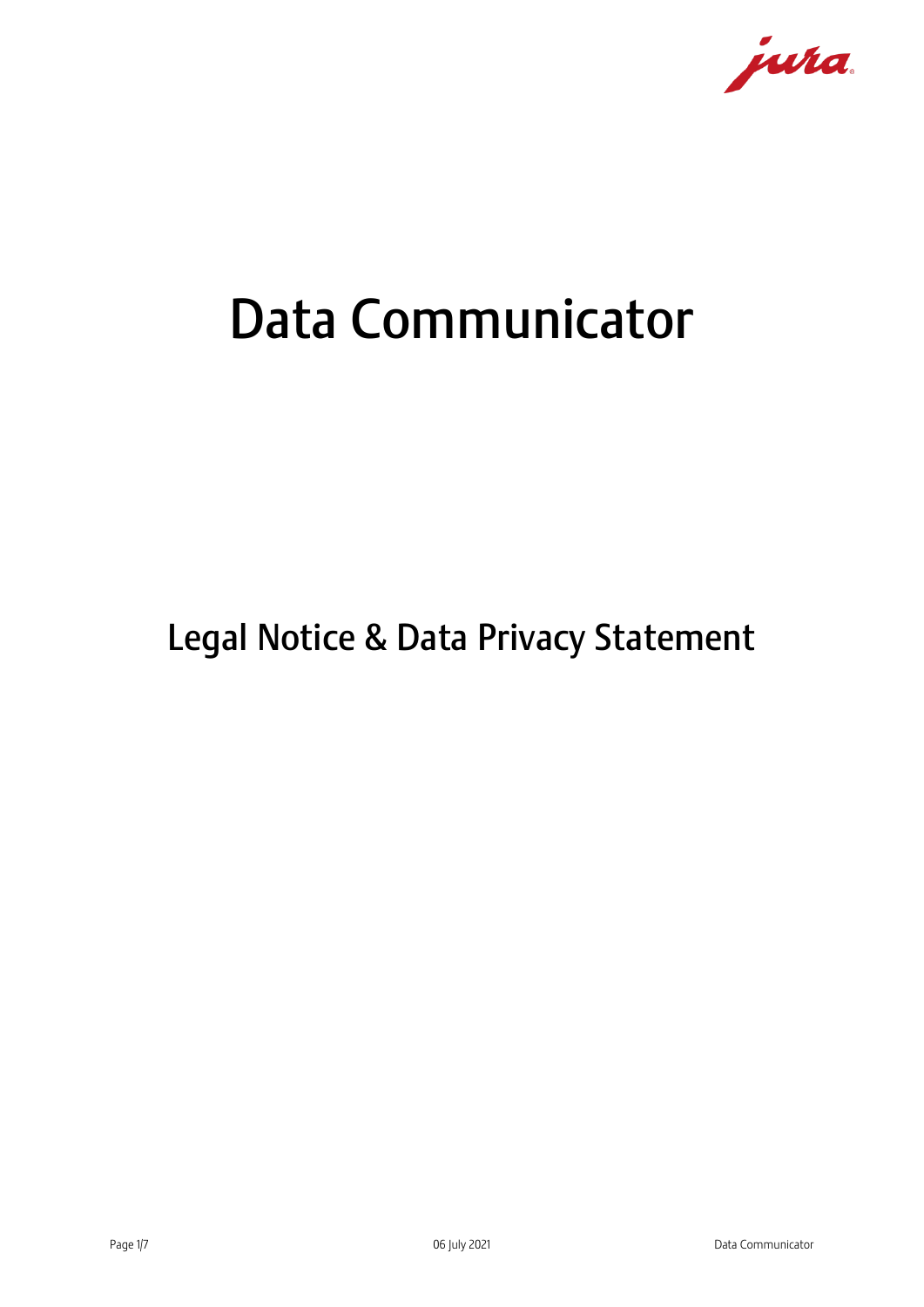

## Legal notice

JURA Elektroapparate AG Kaffeeweltstrasse 10 CH-4626 Niederbuchsiten

#### [jura.com](http://www.jura.com/)

Tel. +41 62 389 82 33 Fax +41 62 389 83 94 E-mail: [kundendienst-kaffee@jura.com](mailto:kundendienst-kaffee@jura.com)

VAT: CHE-105.967.855 MWST Company ID: CHE-105.967.855

Headquarters: CH-4626 Niederbuchsiten CEO: Emanuel Probst

If you have any questions, comments or suggestions about the Data Communicator, please contact us: E-mail: [kundendienst-kaffee@jura.com](mailto:kundendienst-kaffee@jura.com)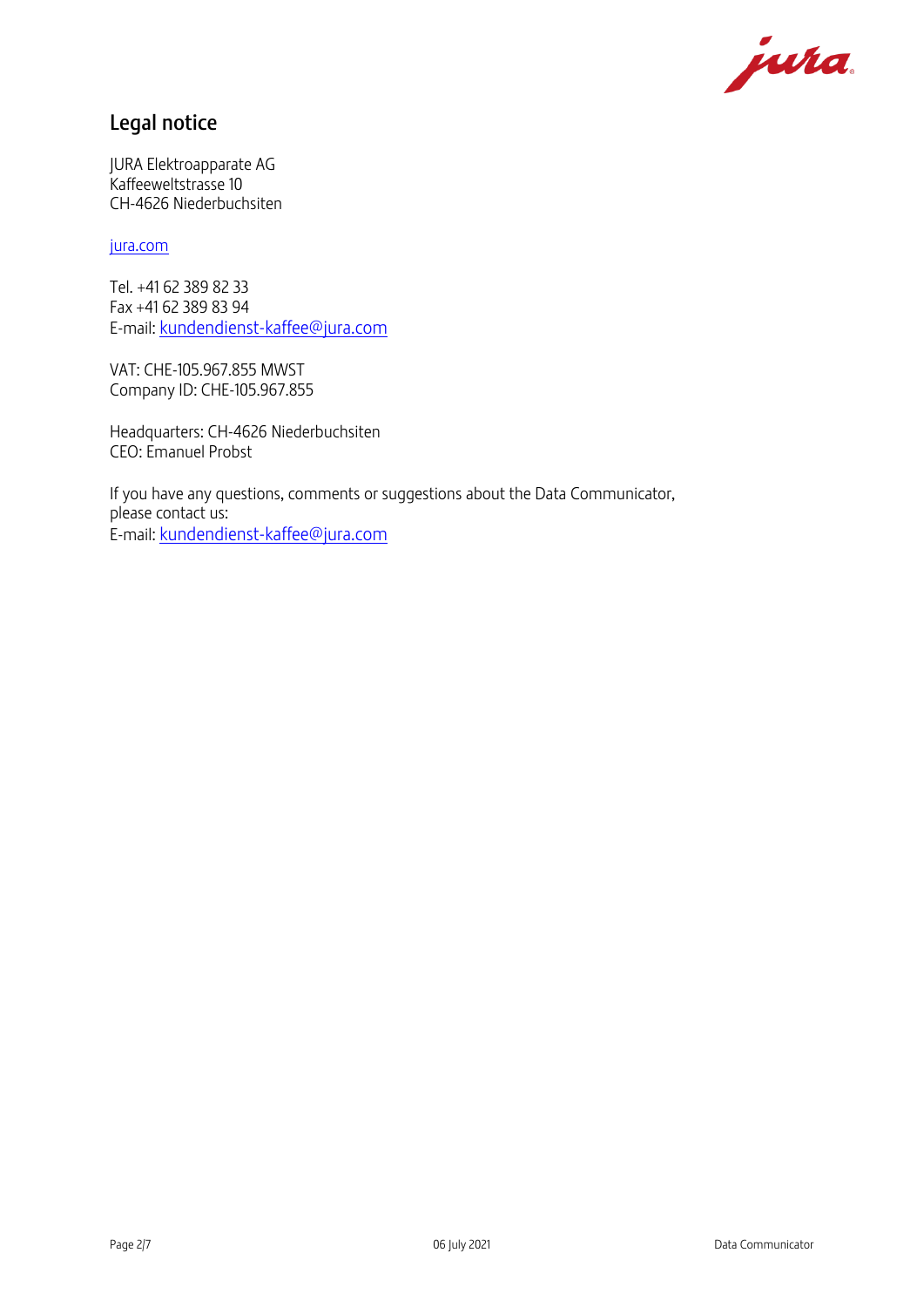

## Data privacy statement

JURA Elektroapparate AG ("JURA") is the provider of the Data Communicator. The protection of your privacy is very important to us and is something that we build into our business processes. Any personal data that is processed when you use the Data Communicator will be treated confidentially by us and only used in accordance with the legal regulations. Our employees and agents are also obligated to comply with the legal data protection regulations that are laid down by law. The following information explains how and to what extent personal data is processed by the responsible provider when you use the Data Communicator, the purpose for which it is processed, and what your rights are in this regard. You can access the latest version of this data privacy policy at any time via the Data Communicator platform or by following this link to our website: [jura.com/data-communicator.](http://www.jura.com/data-communicator)

#### 1. Controller responsible for processing your data

JURA Elektroapparate AG, Kaffeeweltstrasse 10, 4626 Niederbuchsiten, Switzerland (see our legal notice) is the controller in accordance with Article 4(7) of the EU General Data Protection Regulation (GDPR). You can contact our data protection officer at privacy@JURA.com, or by using our postal address and adding "Data Protection Officer".

#### 2. General information

Personal data means any information that can identify you as a person and can be traced back to you – such as your name, e-mail address, home address, telephone number or user behaviour. JURA only processes personal data where this is necessary in order to provide a contractually agreed service. Personal data is only routinely processed with the user's prior consent. There may be exceptions in cases where it is not possible to seek prior consent and where the processing of data is permitted by law. The personal data associated with a particular person is also erased or blocked as soon as the purpose for which it was stored no longer applies. Data may also be stored if this is provided for by national or EU regulations, laws or other legal requirements to which the data controller is subject, or the data can be blocked or deleted, if a period of data storage specified by these standards expires.

#### 3. Your IURA coffee machine

Please note that your JURA coffee machine does not process any personal data. Your JURA coffee machine also does not contain any data storage medium of its own. However, it is fitted with a wireless interface to allow a Data Communicator to retrieve certain machine data via RF (Gazell protocol). Data can only be transferred to the Data Communicator configured for this purpose (see 4 ff. for more details). Please note that more than one Data Communicator can be configured on a JURA coffee machine, but data cannot be transferred to more than one Data Communicator simultaneously.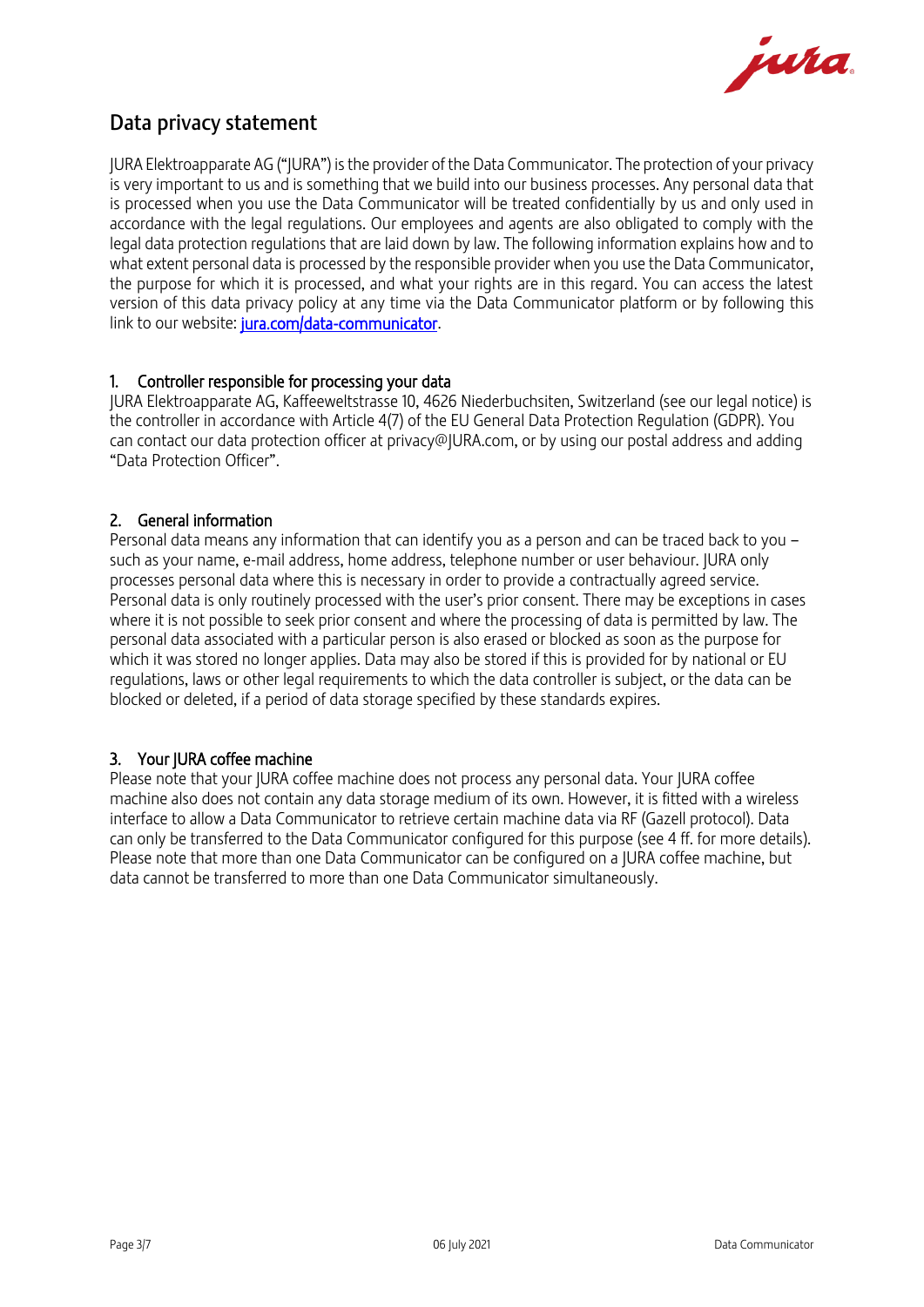

#### 4. Your Data Communicator

#### 4.1 Processing of personal data when you start using the Data Communicator

- 4.1.1 To start using the Data Communicator you need to download software from our website. To download the software, you need to create a user account by entering your name and e-mail address. You do not need to use your real name; a pseudonym is fine. Your data is entered in an input screen and transferred to us, and we store it. When you install the software, the ID (media access control address) and location of the Data Communicator are also transferred to us, directly linked to your user account and stored. All data transfer over the Internet is encrypted. Point (b) in Article 6(1) of the GDPR serves as the legal basis for the processing of data. Your name and e-mail address and the location and MAC address of your Data Communicator are used to perform our contract with you. Your e-mail address is used primarily for correspondence in connection with the performance of the usage contract, in particular to send you the download link. The other data is primarily used to link your Data Communicator to your user account and to start up the Data Communicator itself. Since the data is required to perform a contract, it can only be erased prematurely if this does not infringe any contractual or legal obligations.
- 4.1.2 For technical reasons JURA also automatically collects data when you download the software from the website. JURA stores this information as server log files. The following data is logged in this way:
	- Browser type and version
	- Operating system
	- Webpage accessed
	- Referrer URL
	- Time of access
	- IP address

This data is not stored together with other personal data, in particular customer data. Point (f) in Article 6(1) of the GDPR serves as the legal basis for the temporary logging of data. We need to collect information about your operating system in order to deliver the download to your computer. This information needs to remain stored for the duration of the download process. The IP address is also anonymised. This anonymous data is stored separately from personal information on secure systems and cannot be used to identify an individual person. The data is stored for a limited period of time and is used solely for statistical evaluation for the operation, security, adaptation and optimisation of the software. We have a legitimate interest in data processing for these purposes in accordance with Point (f) in Article 6(1) of the GDPR. The data is never linked to other stored data. The data is also not evaluated for marketing purposes. JURA does however reserve the right to review the server log files later on should there be specific reason to suspect unlawful use. The data is erased as soon as it is no longer required to fulfil the purpose for which it was collected. The user does not have any option of objecting to this process.

#### 4.2 Processing of personal data when you use the Data Communicator

- 4.2.1 Once you have downloaded and installed the software, the Data Communicator is ready to connect to your JURA coffee machine via Bluetooth. At a specified time each day, the Data Communicator will retrieve machine data from your JURA coffee machine. This data includes counter readings, maintenance counters and alerts. The data is stored by the Data Communicator until the next time it connects to the Internet.
- 4.2.2 As soon as the Data Communicator is able to establish a stable WiFi connection via a router, this data and the location of the Data Communicator are transferred to the server, linked to your user account and stored in your account. The data transfer is encrypted. Point (b) in Article 6(1) of the GDPR serves as the legal basis for the processing of data. All data transferred by your Data Communicator is stored on the server in encrypted form as a database entry. Database entries and the data records for your machine can be erased manually by the system administrator.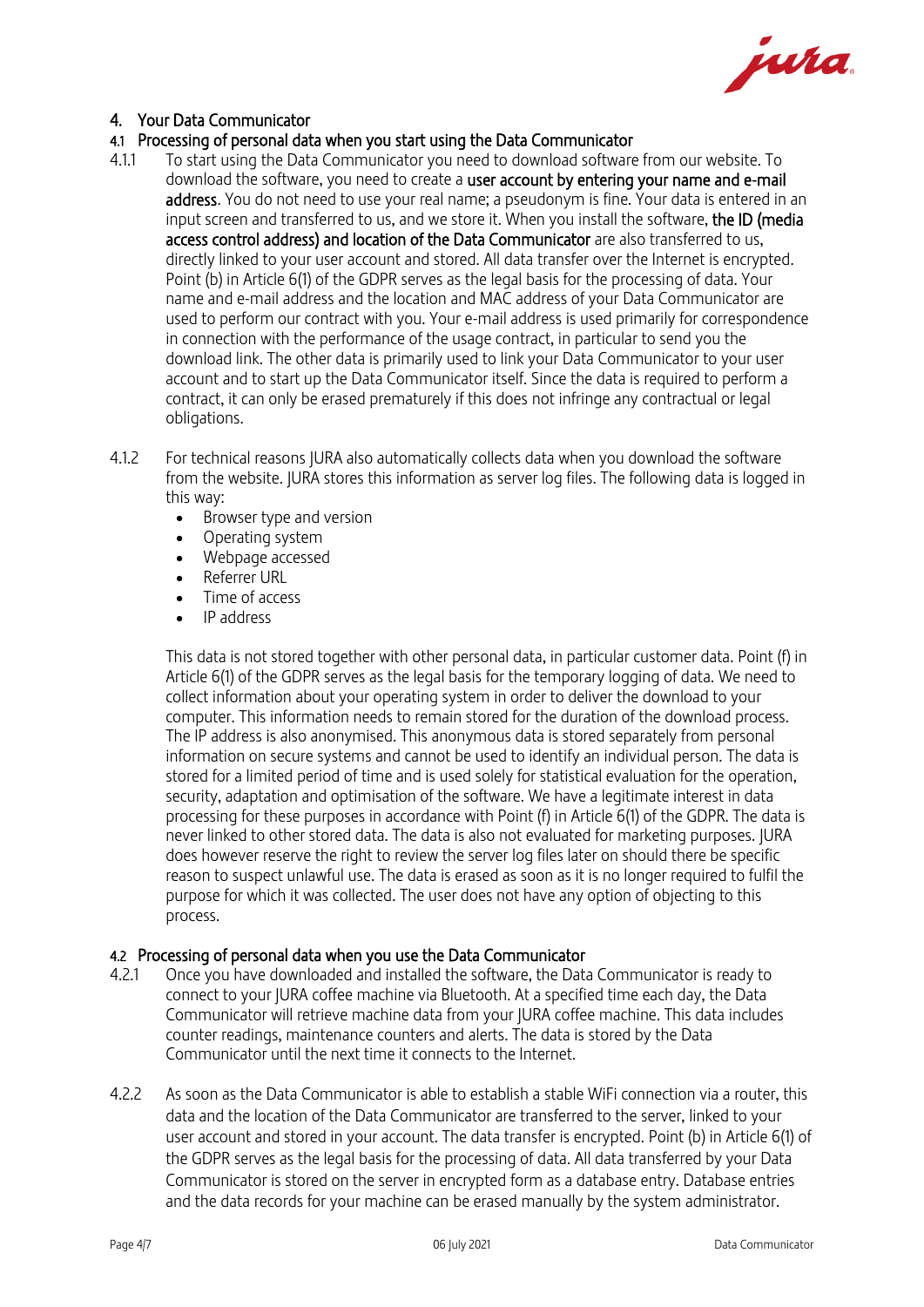

Since the data is required to perform a contract, it can only be erased prematurely if this does not infringe any contractual or legal obligations.

4.2.3 The stored machine data is not linked to your customer data. However, the storage and transfer of the data enables your machine data to be stored in encrypted form on a server such that you can access it on our Data Communicator platform through your user account. Please note the following in relation to the Data Communicator platform.

#### 5. The Data Communicator platform

#### 5.1 Collection and use of personal data when you register on the Data Communicator platform

- 5.1.1 In order to use our Data Communicator platform, you need to register using your user account (see 4.1.1). As part of the registration process you will be asked again for your name and e-mail address. You also need to choose a password. The process uses two-factor authentication, i.e. a confirmation e-mail is sent to you containing a link which you must click on in order to complete your registration. If you do not confirm in this way within 24 hours, your registration is automatically deleted from our database. The details mentioned above are mandatory but all other information is optional. Point (b) in Article 6(1) of the GDPR serves as the legal basis for the processing of data. Registration gives you access to the machine data which is transferred to the database by the Data Communicator.
- 5.1.2 Registration is required for the provision of the currently available features on the Data Communicator platform. You can only access your machine data and make changes to your accounting data by using this password-protected account. The data is erased as soon as it is no longer required to fulfil the purpose for which it was collected. This applies to data collected during the registration process if registration on the platform is cancelled or modified. You can modify or delete your registration at any time.
- 5.1.3 If you use our platform, we will store your data until you finally delete your account. Furthermore, we will continue to store any optional data that you provided for as long as you continue to use the platform unless you delete it. You can manage and update your details in the protected account area.
- 5.1.4 If you use the platform, you can make your data available to third parties by using sub-accounts. You can decide what content you make available to the holders of sub-accounts. Any other content is not visible to the holder of a sub-account.

#### 5.2 Login details and logging when you use the Data Communicator platform

- 5.2.1 For technical reasons, every time an account holder or sub-account holder logs in to the platform, their Internet browser automatically shares information about this. JURA stores this information as server log files. The following data is logged in this way:
	- Browser type and version
	- Operating system
	- Application used
	- Referrer URL
	- Time of access
	- IP address
- 5.2.2 This data is not stored together with other personal data. We also do not store or log usage load data relating to web queries. The IP address is also anonymised. Point (f) in Article 6(1) of the GDPR serves as the legal basis for the temporary logging of data. This anonymous data is stored separately from personal information on secure systems and cannot be used to identify an individual person. The data is stored for a limited period of time. Collected data is used solely for statistical evaluation for the operation, security, adaptation and optimisation of the platform.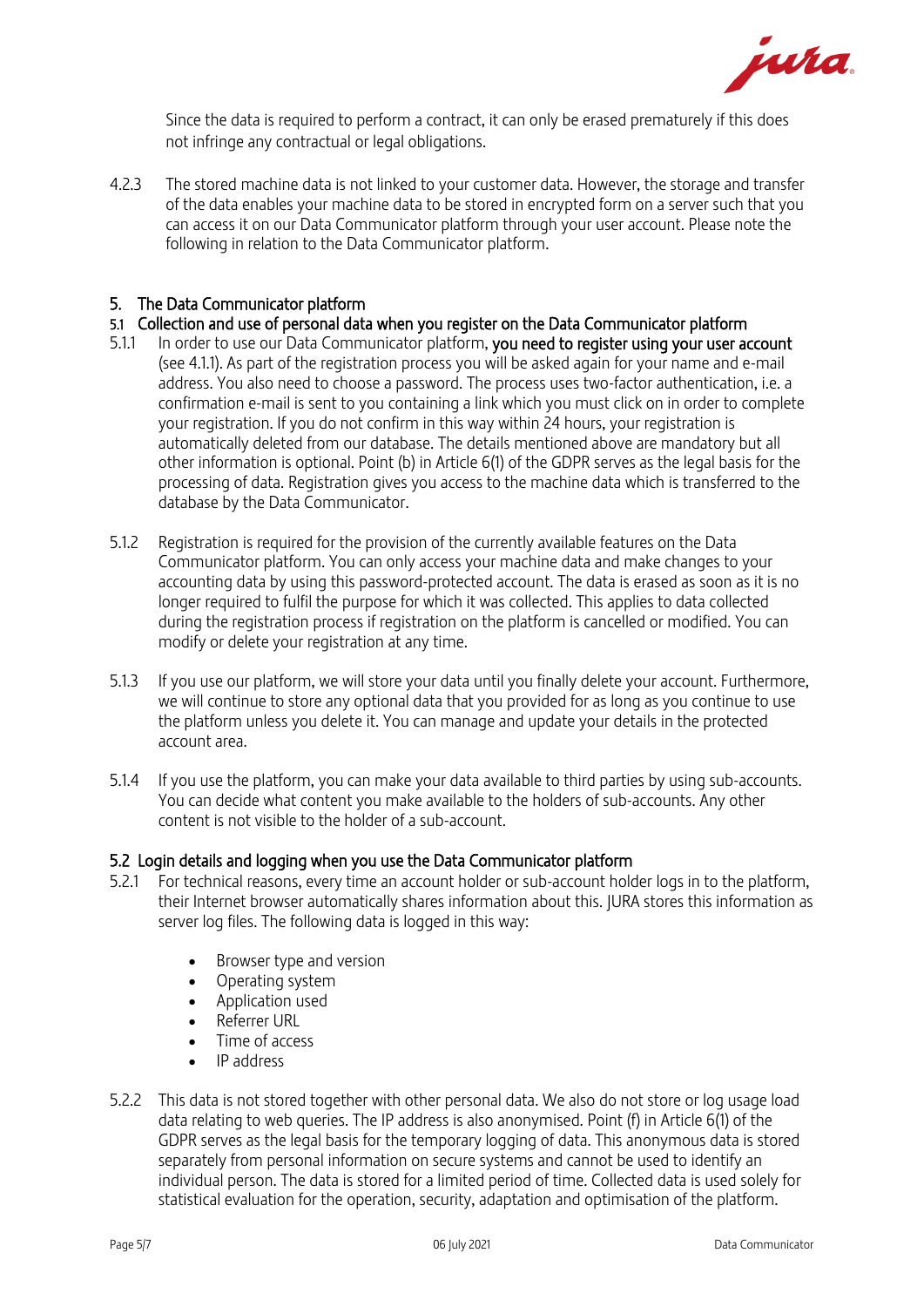

These interests are considered legitimate in accordance with point (f) in Article 6(1) of the GDPR. Data is not linked to other data or shared with third parties, either in whole or in part. The data is also not evaluated for marketing purposes. JURA does however reserve the right to review the server log files later on should there be specific reason to suspect unlawful use. The data is erased as soon as it is no longer required to fulfil the purpose for which it was collected. The user does not have any option of objecting to this process.

#### 5.3 Use of cookies on the Data Communicator platform

Cookies are small text files which are stored on your hard disk according to the type of browser you are using and which allow the party that sets the cookie to collect certain information. Cookies cannot run programs or transfer viruses to your device. They are used to make our platform more user-friendly and effective. On their platform JURA only uses necessary session cookies to keep the current session running. No user data is processed in cookies. Therefore data cannot be linked to the user accessing the platform. Session cookies are deleted when you log out or close your browser. Point (f) in Article 6(1) of the GDPR serves as the legal basis for the processing of personal data using cookies. Cookies of this type enable you to use certain basic features of our platform, so we recommend that you set your browser not to automatically reject cookies but to let you choose on an individual basis whether to accept them. Please note that some areas of the platform may not function properly if your browser is set to reject cookies or similar mechanisms.

#### 6. Use of service providers

We work with an external service provider in Switzerland which hosts our databases and provides the platform. Device data and your personal data are stored on a server in a data centre in Switzerland. The service provider processes the data solely in accordance with JURA's instructions and is obliged to comply with applicable data protection regulations. The service provider offers adequate guarantees that suitable technical and organisational measures are implemented to ensure that processing is compliant with the requirements of the GDPR and that the rights of the individual are protected. The service provider was carefully selected and only has access to your data to the extent and for the amount of time required to provide the relevant services. The use of this service provider is necessary for the operation of the platform and the establishment, performance and implementation of the usage contract and is possible without your express consent. Outside of the circumstances explained above, we do not share your data with third parties without your express consent. In particular, we do not share personal data with any party in a third country or an international organisation.

#### 7. Use of Google Maps

To determine location we use Google Maps API. Google Maps API is operated by Google Inc., 1600 Amphitheatre Parkway, Mountain View, CA 94043, USA. When you use Google Maps, Google collects, processes and uses data about the use of Maps features by platform users. For more information about how data is processed by Google, please refer to the Google privacy policy at www.google.com/privacypolicy.html. In the privacy centre you can also change your settings and manage and protect your data. The terms of use for Google Maps can be found at https://www.google.com/intl/de\_de/help/terms\_maps.html.

#### 8. Data security

JURA employs technical and organisational security measures to protect your data against accidental or intentional manipulation, loss, destruction, misuse or access by unauthorised persons, or unauthorised disclosure. Our security measures are regularly reviewed and are constantly being adapted in line with technological developments. Data transferred between our server and your device is encrypted (HTTPS protocol). However, please note that Internet transmission is never guaranteed to be 100% secure or error-free. Please also bear this in mind when using JURA services.